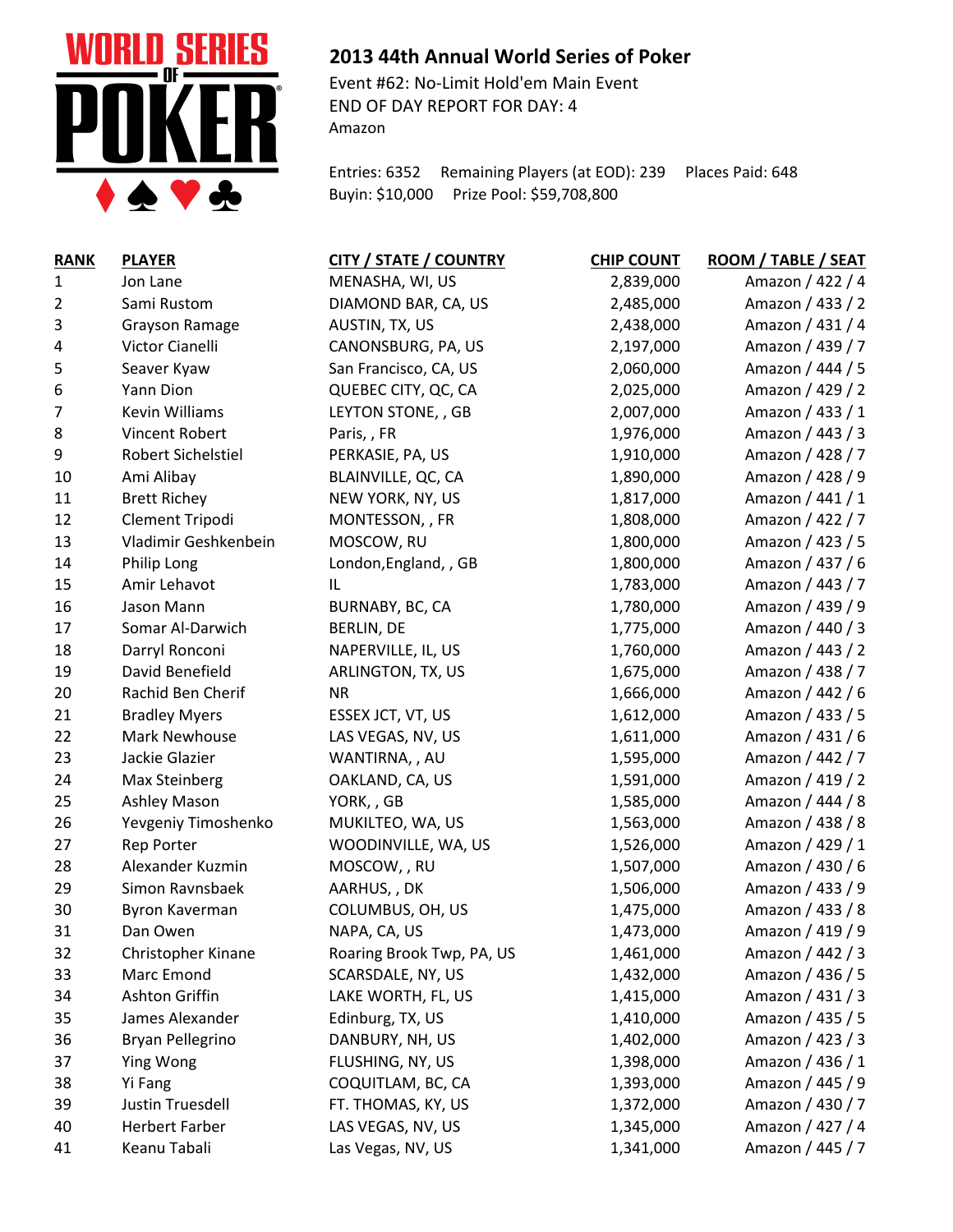| 42       | Gad Morgenstern              | Gerusalem, , IL                 | 1,317,000          | Amazon / 421 / 1                     |
|----------|------------------------------|---------------------------------|--------------------|--------------------------------------|
| 43       | Christopher Lindh            | <b>BROOKLYN, NY, US</b>         | 1,306,000          | Amazon / 430 / 1                     |
| 44       | <b>Steven Watts</b>          | London, , EE                    | 1,289,000          | Amazon / 422 / 9                     |
| 45       | Aleksejs Ponakovs            | Riga, , LV                      | 1,265,000          | Amazon / 420 / 5                     |
| 46       | Matthew Reed                 | <b>BOWLING GREEN, OH, US</b>    | 1,265,000          | Amazon / 430 / 9                     |
| 47       | Joshua Prager                | YUBA CITY, CA, US               | 1,237,000          | Amazon / 442 / 4                     |
| 48       | <b>Robert Koss</b>           | MACOMB, MI, US                  | 1,227,000          | Amazon / 425 / 9                     |
| 49       | Marc Mclaughlin              | SAINT JEAN, QC, CA              | 1,223,000          | Amazon / 421 / 9                     |
| 50       | Clyde Tjauw-Foe              | <b>NR</b>                       | 1,213,000          | Amazon / 438 / 2                     |
| 51       | Henry Mlekoday               | MINNEAPOLIS, MN, US             | 1,206,000          | Amazon / 425 / 6                     |
| 52       | David Stephens               | San Antonio, TX, US             | 1,203,000          | Amazon / 422 / 6                     |
| 53       | Alexander Livingston         | HALIFAX, NS, CA                 | 1,190,000          | Amazon / 437 / 4                     |
| 54       | <b>Umang Dattani</b>         | Calgary, AB, CA                 | 1,187,000          | Amazon / 425 / 7                     |
| 55       | Annette Obrestad             | SANDNES, , NO                   | 1,186,000          | Amazon / 432 / 6                     |
| 56       | Brian Appelbaum              | PHOENIX, AZ, US                 | 1,181,000          | Amazon / 436 / 6                     |
| 57       | JC Tran                      | SACRAMENTO, CA, US              | 1,141,000          | Amazon / 420 / 8                     |
| 58       | <b>David Paredes</b>         | <b>BROOKLINE, MA, US</b>        | 1,117,000          | Amazon / 423 / 1                     |
| 59       | Nicolas Le Floch             | Montrouge, , FR                 | 1,110,000          | Amazon / 429 / 4                     |
| 60       | <b>Ryan Riess</b>            | Port Austin, MI, US             | 1,078,000          | Amazon / 426 / 5                     |
| 61       | <b>Matthew Huey</b>          | LAS VEGAS, NV, US               | 1,060,000          | Amazon / 440 / 8                     |
| 62       | Josh Pollock                 | Las Vegas, NV, US               | 1,050,000          | Amazon / 419 / 8                     |
| 63       | Garrett Gruener              | BERKELEY, CA, US                | 1,038,000          | Amazon / 442 / 8                     |
| 64       | Paul Taylor                  | LAS VEGAS, NV, US               | 1,029,000          | Amazon / 445 / 3                     |
| 65       | Senovio Ramirez              | MISSION, TX, US                 | 1,028,000          | Amazon / 440 / 5                     |
| 66       | Robin Ylitalo                | US                              | 1,026,000          | Amazon / 437 / 9                     |
| 67       | Benjamin Pollak              | PARIS, FR                       | 1,009,000          | Amazon / 425 / 4                     |
| 68       | Maxx Coleman                 | WICHITA, KS, US                 | 1,005,000          | Amazon / 422 / 3                     |
| 69       | Sam Abueid                   | CHICAGO, IL, US                 | 999,000            | Amazon / 428 / 6                     |
| 70       | Thomas Beckstead             | Temecula, CA, US                | 996,000            | Amazon / 420 / 3                     |
| 71       | Joseph McGuire               | COLUMBIA, SC, US                | 987,000            | Amazon / 439 / 2                     |
| 72       | <b>Richard Robinson</b>      | ORLANDO, FL, US                 | 968,000            | Amazon / 437 / 7                     |
| 73       | Georg Lehmann                | DE                              | 957,000            | Amazon / 425 / 2                     |
| 74       | Donald Depew                 | SAINT PETERSBURG, FL, US        | 955,000            | Amazon / 440 / 4                     |
| 75       | Ramzi Jelassi                | <b>UPPLANDS VASBY, SE</b>       | 949,000            | Amazon / 443 / 1                     |
| 76       | Jonathan Depa                | CHICAGO, IL, US                 | 948,000            | Amazon / 433 / 6                     |
| 77       | Jean-Yves Malherbe           | Court St Etienne, , BO          | 945,000            | Amazon / 424 / 7                     |
| 78       | Ronnie Bardah                | <b>BROCKTON, MA, US</b>         | 932,000            | Amazon / 427 / 1                     |
| 79       | <b>Bob Buckenmayer</b>       | POWAY, CA, US                   | 930,000            | Amazon / 439 / 8                     |
| 80       | Kyle Julius                  | NAPERVILLE, IL, US              | 924,000            | Amazon / 420 / 1                     |
| 81       | <b>Eduardo Marra</b>         | Sao Paulo, , BR                 | 922,000            | Amazon / 421 / 7                     |
| 82       | Cary Marshall                | King Salmon, AK, US             | 920,000            | Amazon / 424 / 1                     |
| 83       | Erkut Yilmaz                 | SACRAMENTO, CA, US              | 900,000            | Amazon / 427 / 6                     |
| 84       | <b>Alessandro Fasolis</b>    | Iobesi D Alba, , IT             | 896,000            | Amazon / 438 / 3                     |
| 85       | Andrea Dato                  | ROME, , IT                      | 886,000            | Amazon / 430 / 5                     |
| 86       | Michael Ferrell              | <b>BOWLING GREEN, OH, US</b>    | 882,000            | Amazon / 424 / 3                     |
|          |                              |                                 |                    |                                      |
| 87       | Jody Garaventa               | YOUNGSVILLE, NC, US             | 881,000            | Amazon / 419 / 6                     |
| 88       | Sylvain Loosli               | <b>FR</b>                       | 877,000            | Amazon / 433 / 3                     |
| 89       | Jose Pinedamoncada           | Colonia Lomas Del Cevijar, , HN | 872,000            | Amazon / 439 / 6                     |
| 90       | Vivek Rajkumar<br>Phil Mader | SEATTLE, WA, US                 | 858,000            | Amazon / 441 / 7                     |
| 91<br>92 | Shane Pacheco                | GRAND ISLAND, NE, US            | 857,000<br>848,000 | Amazon / 434 / 2<br>Amazon / 426 / 9 |
|          |                              | GARBERVILLE, CA, US             |                    |                                      |
| 93       | Leonardo Moura               | Alanreed, TX, US                | 844,000            | Amazon / 424 / 8                     |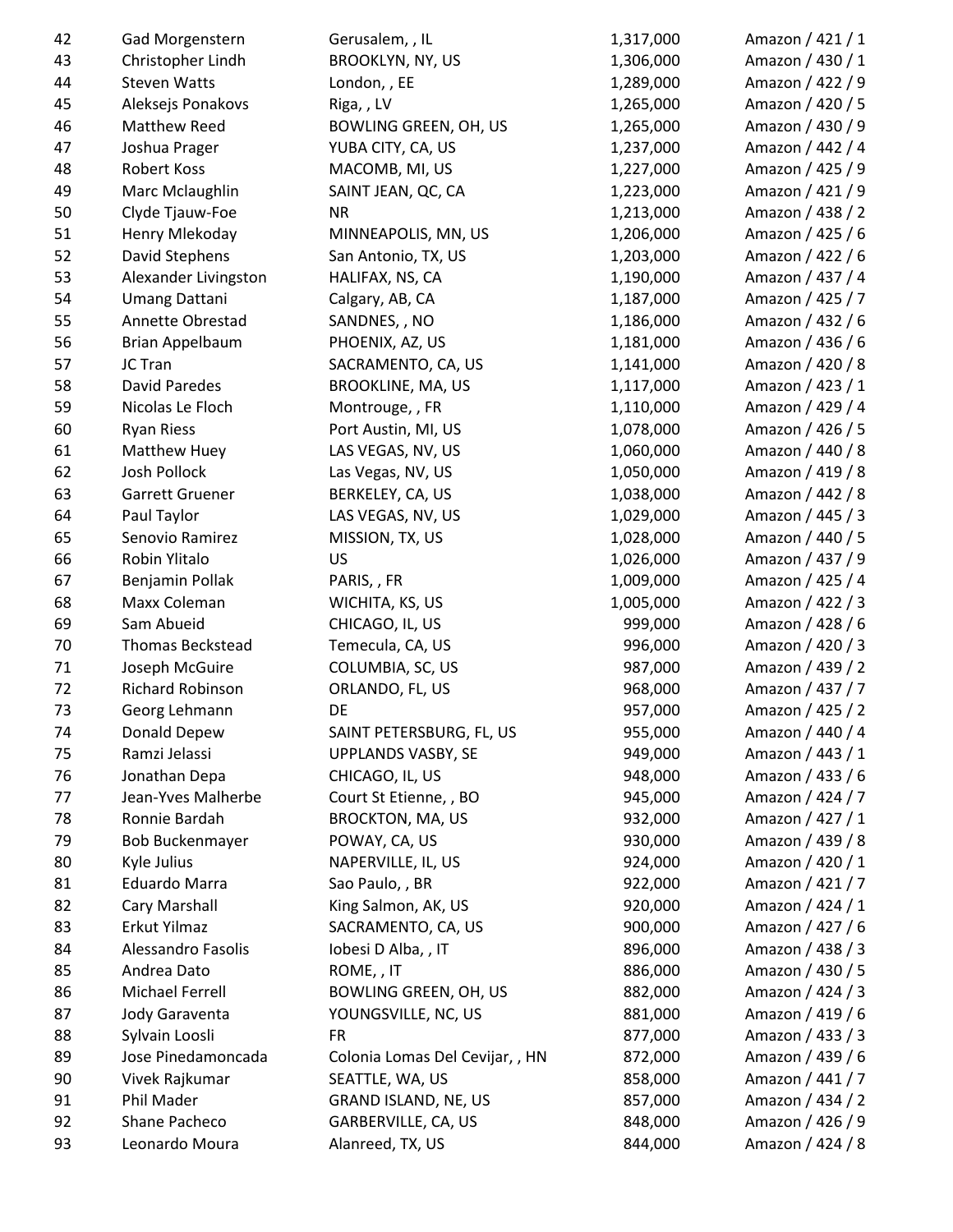| 94  | Vitaly Lunkin           | MOSCOW, , RU              | 839,000 | Amazon / 425 / 1 |
|-----|-------------------------|---------------------------|---------|------------------|
| 95  | Steven Mckoy            | BIRMINGHAM, AL, US        | 833,000 | Amazon / 444 / 7 |
| 96  | Anthony Wise            | ISSAQUAH, WA, US          | 832,000 | Amazon / 444 / 9 |
| 97  | Marvin Rettenmaier      | LEONBERG, , DE            | 809,000 | Amazon / 437 / 3 |
| 98  | Roger Hendren           | MCKINNEY, TX, US          | 808,000 | Amazon / 445 / 5 |
| 99  | Javier Montano          | REEDLEY, CA, US           | 805,000 | Amazon / 444 / 3 |
| 100 | Kenneth Hsiung          | Henderson, NV, US         | 786,000 | Amazon / 420 / 2 |
| 101 | Larry Tyler             | Mesa, AZ, US              | 779,000 | Amazon / 440 / 9 |
| 102 | Martin Tonnesen         | ARHUS, , DK               | 766,000 | Amazon / 429 / 5 |
| 103 | Cheng Liu               | TD                        | 763,000 | Amazon / 442 / 1 |
| 104 | Gaetano Preite          | MARSHALL, OK, IT          | 762,200 | Amazon / 436 / 2 |
| 105 | Jason Cohen             | Nanuet, NY, US            | 756,000 | Amazon / 440 / 2 |
| 106 | <b>Beverly Lange</b>    | Lago Vista, TX, US        | 752,000 | Amazon / 422 / 2 |
| 107 | <b>Carl Halling</b>     | Vastenas, , SE            | 736,000 | Amazon / 431 / 8 |
| 108 | Jim Collopy             | WASHINGTON, DC, US        | 734,000 | Amazon / 419 / 7 |
| 109 | Jack Amyx               | Corryton, TN, US          | 722,000 | Amazon / 431 / 1 |
| 110 | Jose Manuel Nadal       | MEXICO CITY, MX           | 717,000 | Amazon / 421 / 3 |
| 111 | <b>Brandon Steven</b>   | WICHITA, KS, US           | 706,000 | Amazon / 420 / 7 |
| 112 | Jorn Walthaus           | AMSTERDAM, , NL           | 704,000 | Amazon / 444 / 1 |
| 113 | David Cossio            | EL PASO, TX, US           | 702,000 | Amazon / 432 / 8 |
| 114 | Liam Odonoghue          | GB                        | 702,000 | Amazon / 445 / 6 |
| 115 | Geffrey Klein           | HOUSTON, TX, US           | 700,000 | Amazon / 429 / 9 |
| 116 | Roberto Damelian        | DARLING POINT, AU         | 692,000 | Amazon / 423 / 7 |
| 117 | Jan Nakladal            | <b>CZ</b>                 | 684,000 | Amazon / 440 / 7 |
| 118 | <b>Bruno Lopes</b>      | COURBEVOIE, , FR          | 673,000 | Amazon / 440 / 1 |
| 119 | Ryan Wolfson            | Westbury, NY, US          | 666,000 | Amazon / 440 / 6 |
| 120 | <b>Tyler Cornell</b>    | SAN CLEMENTE, CA, US      | 658,000 | Amazon / 435 / 9 |
| 121 | Nick Schwarmann         | ORLANDO, FL, US           | 654,000 | Amazon / 443 / 9 |
| 122 | Rob Sterken             | Veghel, , NL              | 647,000 | Amazon / 434 / 4 |
| 123 | <b>Greg Merson</b>      | LAUREL, MD, US            | 635,000 | Amazon / 441 / 2 |
| 124 | Noah Schwartz           | SUNNY ISLES BEACH, FL, US | 635,000 | Amazon / 428 / 4 |
| 125 | Erik Backlund           | UPPSALZ, , SE             | 633,000 | Amazon / 434 / 6 |
| 126 | Alex Bilokur            | MOSCOW, RU                | 631,000 | Amazon / 441 / 4 |
| 127 | Luca Moschitta          | IT                        | 628,000 | Amazon / 424 / 4 |
| 128 | Simon Lam               | <b>BROOKLYN, NY, US</b>   | 626,000 | Amazon / 439 / 3 |
| 129 | Chris Johnson           | LAS VEGAS, NV, US         | 626,000 | Amazon / 429 / 8 |
| 130 | Dustin Speta            | Crossfield, AB, CA        | 620,000 | Amazon / 435 / 1 |
| 131 | <b>Steve Bartlett</b>   | LAS VEGAS, NV, US         | 617,000 | Amazon / 437 / 5 |
| 132 | <b>Blake Yu</b>         | Alameda, CA, US           | 614,000 | Amazon / 429 / 6 |
| 133 | Ryan Olson              | WESTCHESTER, IL, US       | 611,000 | Amazon / 434 / 3 |
| 134 | <b>Oliver Price</b>     | London, , GA              | 605,000 | Amazon / 424 / 2 |
| 135 | Anthony Forsyth-Forrest | MARLBOROUGH, GB           | 600,000 | Amazon / 428 / 8 |
| 136 | <b>Mikhail Petrov</b>   | MOSCOW, , RU              | 592,000 | Amazon / 442 / 2 |
| 137 | Olaoluwa Okelola        | PALO ALTO, CA, US         | 591,000 | Amazon / 433 / 4 |
| 138 | Adeeb Harb              | LONG BEACH, MS, US        | 580,000 | Amazon / 437 / 8 |
| 139 | Bruno Kawauti           | SAO PAULO, BR             | 571,000 | Amazon / 423 / 6 |
| 140 | DID NOT REPORT 2        | US                        | 565,000 | Amazon / 419 / 4 |
| 141 | DID NOT REPORT 1        | US                        | 556,000 | Amazon / 428 / 2 |
| 142 | Sergio Castelluccio     | $\mathsf{I}\mathsf{T}$    | 554,000 | Amazon / 421 / 4 |
| 143 | Manig Loeser            | Bad Homburg, DE           | 545,000 | Amazon / 426 / 6 |
| 144 | Stephane Blouin         | CA                        | 544,000 | Amazon / 445 / 8 |
| 145 | Shawn Quint             | MX                        | 534,000 | Amazon / 430 / 4 |
|     |                         |                           |         |                  |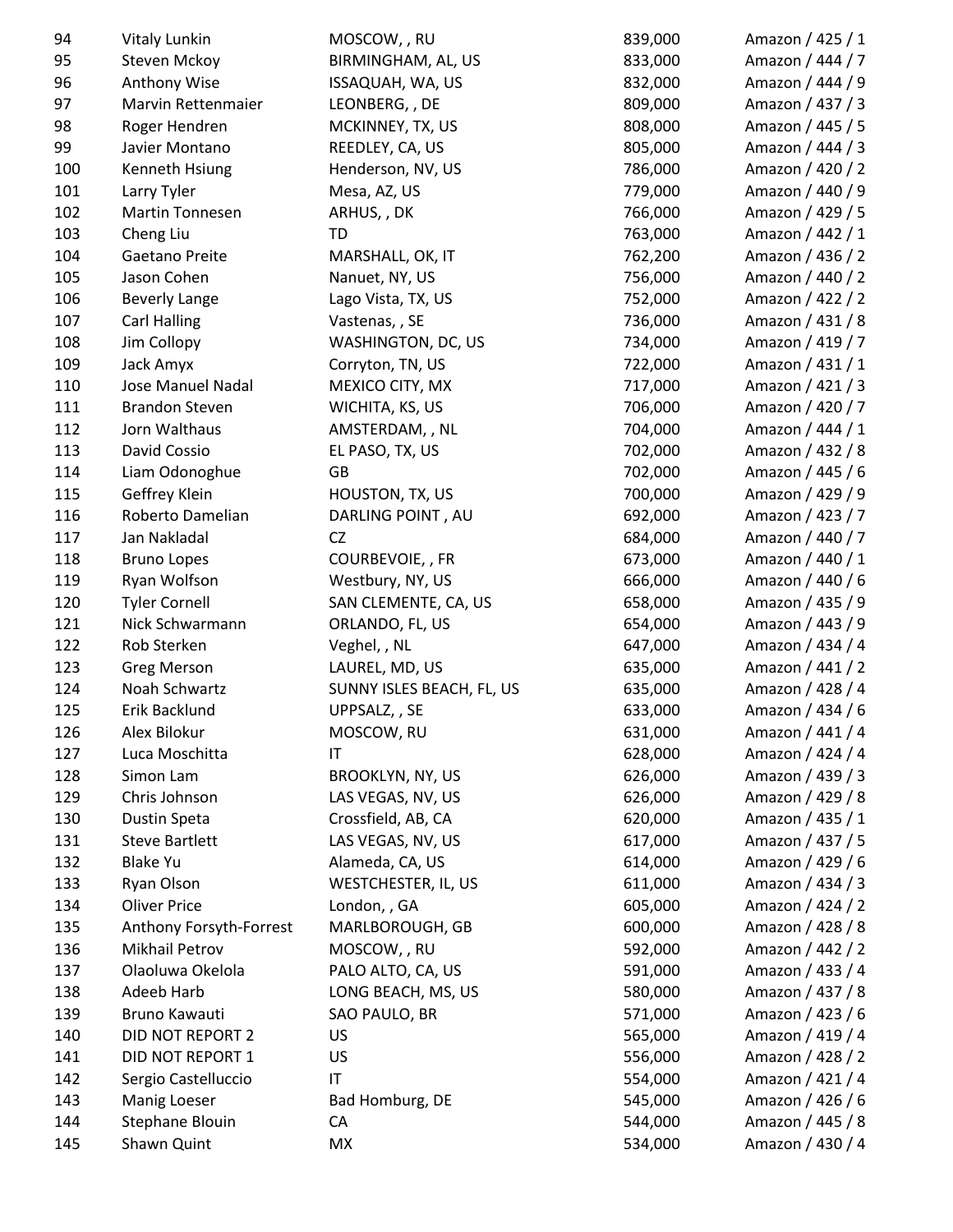| 146 | Bryan Buonocore              | CANTON, OH, US             | 522,000 | Amazon / 436 / 3 |
|-----|------------------------------|----------------------------|---------|------------------|
| 147 | <b>Shaun Conning</b>         | HERTFORDSHIRE, , GB        | 521,000 | Amazon / 432 / 1 |
| 148 | Jaime Kaplan                 | LAS VEGAS, NV, US          | 517,000 | Amazon / 422 / 1 |
| 149 | <b>Alexander Roumeliotis</b> | GOTENBURG, , SE            | 513,000 | Amazon / 423 / 9 |
| 150 | Travis Klein                 | TALLAHASSEE, FL, US        | 511,000 | Amazon / 430 / 8 |
| 151 | Igor Dubinskyy               | US                         | 503,000 | Amazon / 422 / 8 |
| 152 | Raul Paez                    | BARCELONA, , ES            | 503,000 | Amazon / 439 / 4 |
| 153 | Matthew Elsarelli            | Las Vegas, NV, US          | 499,000 | Amazon / 428 / 5 |
| 154 | Corrie Wunstel               | <b>BATON ROUGE, LA, US</b> | 495,000 | Amazon / 434 / 5 |
| 155 | Ryan Jones                   | TORRANCE, CA, US           | 489,000 | Amazon / 436 / 9 |
| 156 | Rafi Elhavar                 | <b>US</b>                  | 489,000 | Amazon / 426 / 3 |
| 157 | Cero Zuccarello              | MADISON, WI, US            | 481,000 | Amazon / 425 / 8 |
| 158 | Eddie Ochana                 | ELGIN, IL, US              | 478,000 | Amazon / 444 / 6 |
| 159 | <b>Steve Gee</b>             | SACRAMENTO, CA, US         | 466,000 | Amazon / 421 / 8 |
| 160 | <b>Steve Yang</b>            | Houston, TX, US            | 464,000 | Amazon / 425 / 3 |
| 161 | Roland Israelashvili         | FOREST HILLS, NY, US       | 457,000 | Amazon / 435 / 2 |
| 162 | Christopher Dsylva           | Lomdon, , GB               | 453,000 | Amazon / 427 / 7 |
| 163 | Hoa Luong                    | HU                         | 452,000 | Amazon / 434 / 9 |
| 164 | Jonathan Jaffe               | LONGMEADOW, MA, US         | 428,000 | Amazon / 441 / 8 |
| 165 | <b>Patrick Renkers</b>       | AMERSFOORT, NL             | 427,000 | Amazon / 424 / 5 |
| 166 | Shawn Sheikhan               | LAS VEGAS, NV, US          | 427,000 | Amazon / 421 / 5 |
| 167 | <b>Brent Thompson</b>        | La Quinta, CA, US          | 425,000 | Amazon / 434 / 1 |
| 168 | Taha Maruf                   | BRONX, NY, US              | 416,000 | Amazon / 442 / 9 |
| 169 | Leonardo Cavarge             | Sau Paulo Brazil, , BR     | 413,000 | Amazon / 443 / 8 |
| 170 | Marwan Zakhem                | HOUSTON, TX, US            | 410,000 | Amazon / 421 / 2 |
| 171 | Shawn Lawrence               | FAIRFIELD, CA, US          | 408,000 | Amazon / 429 / 3 |
| 172 | Peter Jennings               | SAN MARON, CA, US          | 405,000 | Amazon / 442 / 5 |
| 173 | Anton Morgenstern            | Berlin, NY, DE             | 400,000 | Amazon / 445 / 1 |
| 174 | Aditya Agarwal               | CALCUTTA, , IN             | 400,000 | Amazon / 431 / 2 |
| 175 | Denis Pisarev                | MOSCOW, , RU               | 396,000 | Amazon / 433 / 7 |
| 176 | Kevin Calenzo                | NEW HARTFORD, NY, US       | 396,000 | Amazon / 427 / 8 |
| 177 | Amit Makhija                 | <b>BROOKFIELD, WI, US</b>  | 390,000 | Amazon / 422 / 5 |
| 178 | Tom Alner                    | BRISTOL, , GB              | 388,000 | Amazon / 423 / 2 |
| 179 | Hassan Mechammil             | Encino, CA, US             | 386,000 | Amazon / 439 / 5 |
| 180 | Christopher Anderson         | Springfield, OR, US        | 379,000 | Amazon / 430 / 3 |
| 181 | Kima Kimura                  | ANCHORAGE, AK, US          | 374,000 | Amazon / 441 / 5 |
| 182 | <b>Timothy Nuter</b>         | Chicago, IL, US            | 368,000 | Amazon / 426 / 4 |
| 183 | Jordan Batt                  | Northbrook, IL, US         | 352,000 | Amazon / 428 / 1 |
| 184 | Tommy Chen                   | SAN JOSE, CA, US           | 349,000 | Amazon / 441 / 9 |
| 185 | Evandro Vitoydequeiroz       | <b>BR</b>                  | 331,000 | Amazon / 432 / 4 |
| 186 | Max Ovseyevitz               | Mexico City, MX            | 328,000 | Amazon / 427 / 2 |
| 187 | <b>Estelle Denis</b>         | PARIS, , FR                | 327,000 | Amazon / 445 / 2 |
| 188 | Michiel Brummelhuis          | Amsterdam, , NR            | 327,000 | Amazon / 432 / 7 |
| 189 | <b>Scott Ritchey</b>         | MIAMI, FL, US              | 316,000 | Amazon / 421 / 6 |
| 190 | Victor Figueroa              | Miami Beach, FL, US        | 315,000 | Amazon / 420 / 4 |
| 191 | Ivan Mamuzic                 | BRAMPTON, ON, CA           | 311,000 | Amazon / 423 / 8 |
| 192 | Tim Ulrich                   | Luebeck, , DE              | 307,000 | Amazon / 436 / 7 |
| 193 | Mike Ruter                   | MURRIETA, CA, US           | 305,000 | Amazon / 438 / 6 |
| 194 | Nicholas E. Blumenthal       | VERONA, WI, US             | 302,000 | Amazon / 427 / 3 |
| 195 | Carlos Mortensen             | ALICANTE, , ES             | 302,000 | Amazon / 437 / 2 |
| 196 | Scott Freeman                | CALABASAS, CA, US          | 302,000 | Amazon / 432 / 3 |
| 197 | Donald Swartz                | Bellevue, WA, US           | 301,000 | Amazon / 426 / 7 |
|     |                              |                            |         |                  |